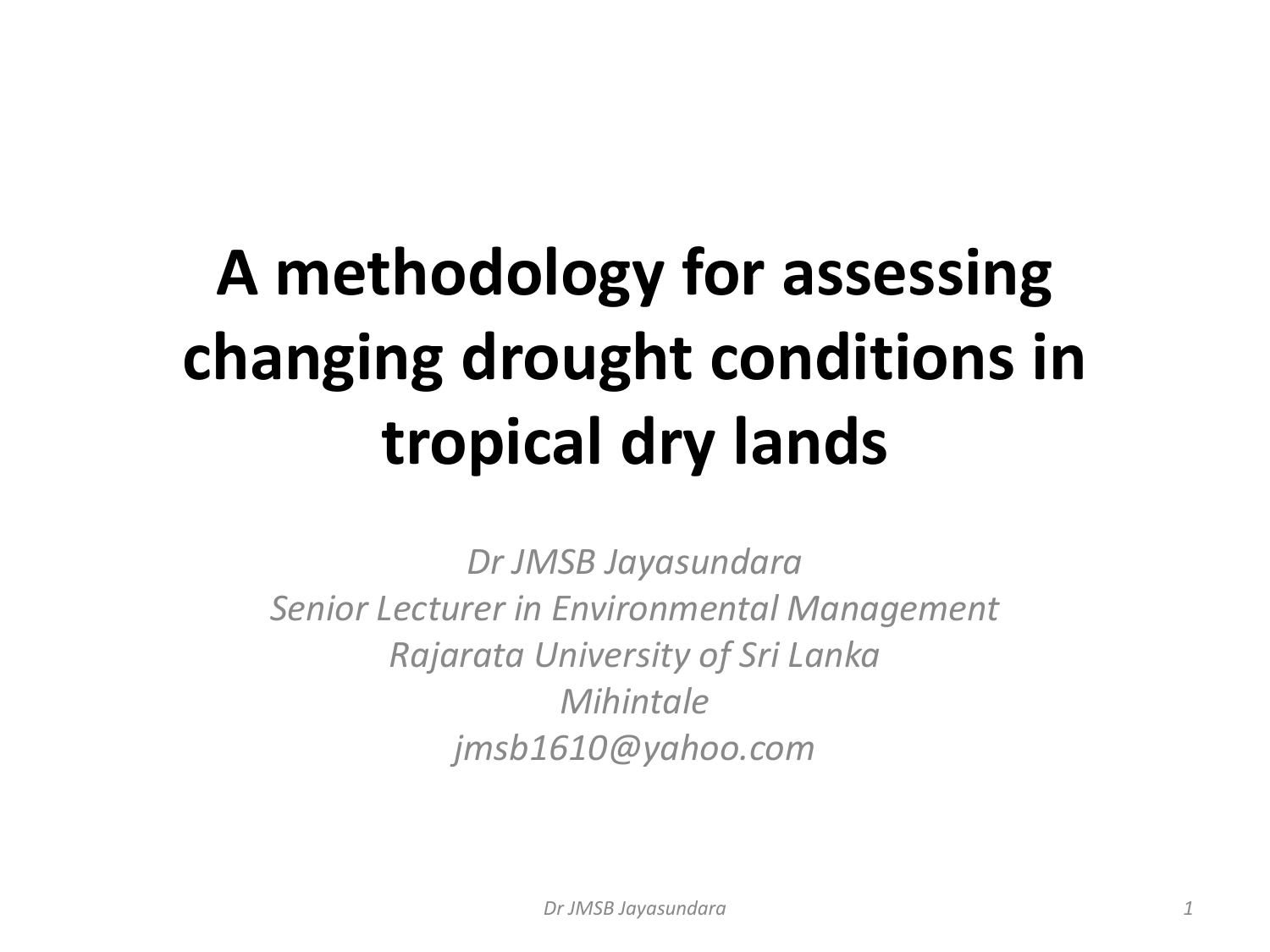# *The problem*

- *Drought is been increasing resulting water and food shortage and effecting on livelihoods, health and economy.*
- *Proper management requires appropriate assessment*
- *Climate of the tropical monsoon region is a complex system*
- *Assessing drought needs appropriate indicators.*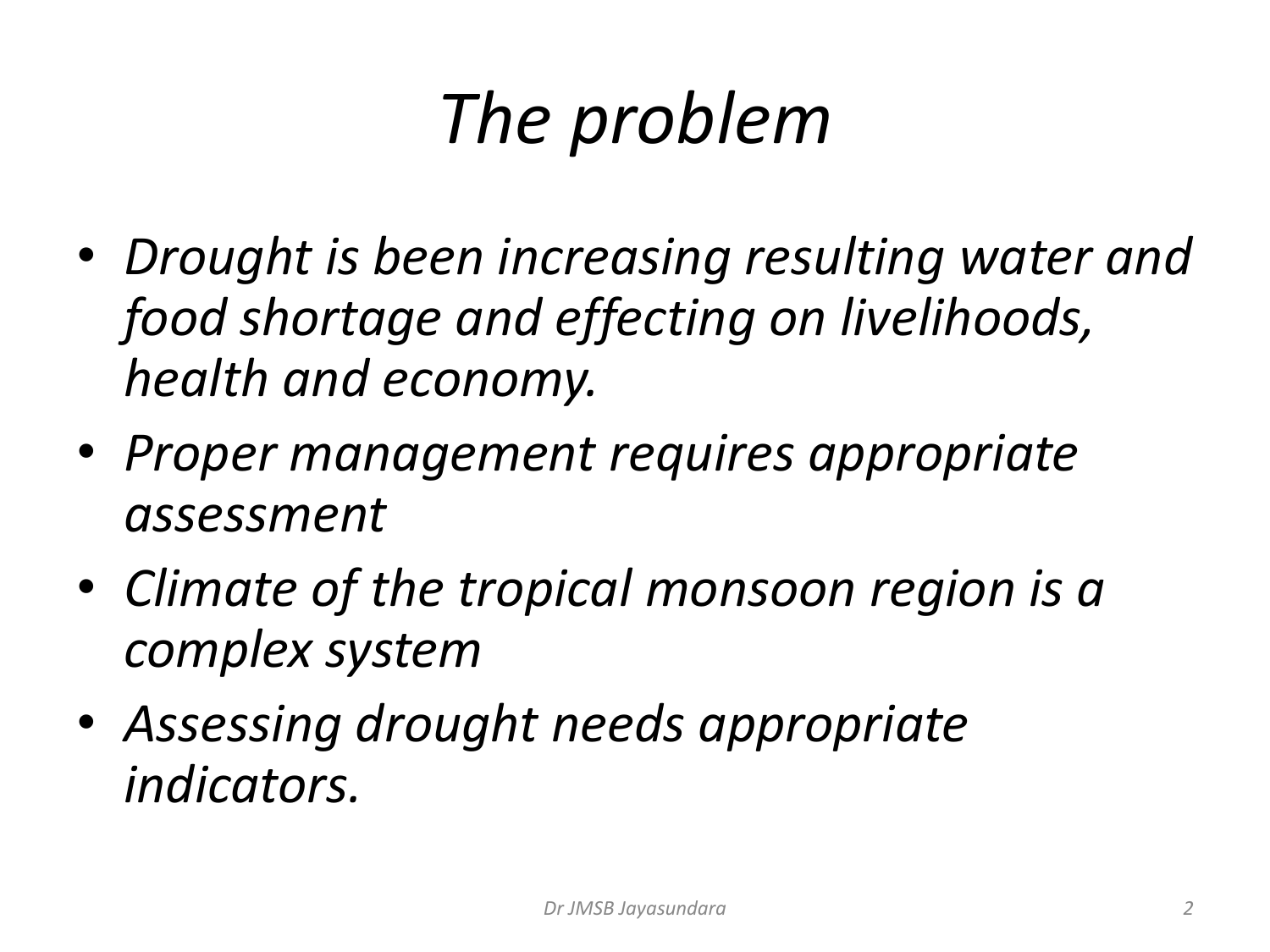# *Objective*

• *To analyze present literature pertaining to drought assessment methods applied recently supporting various aspects of drought management.*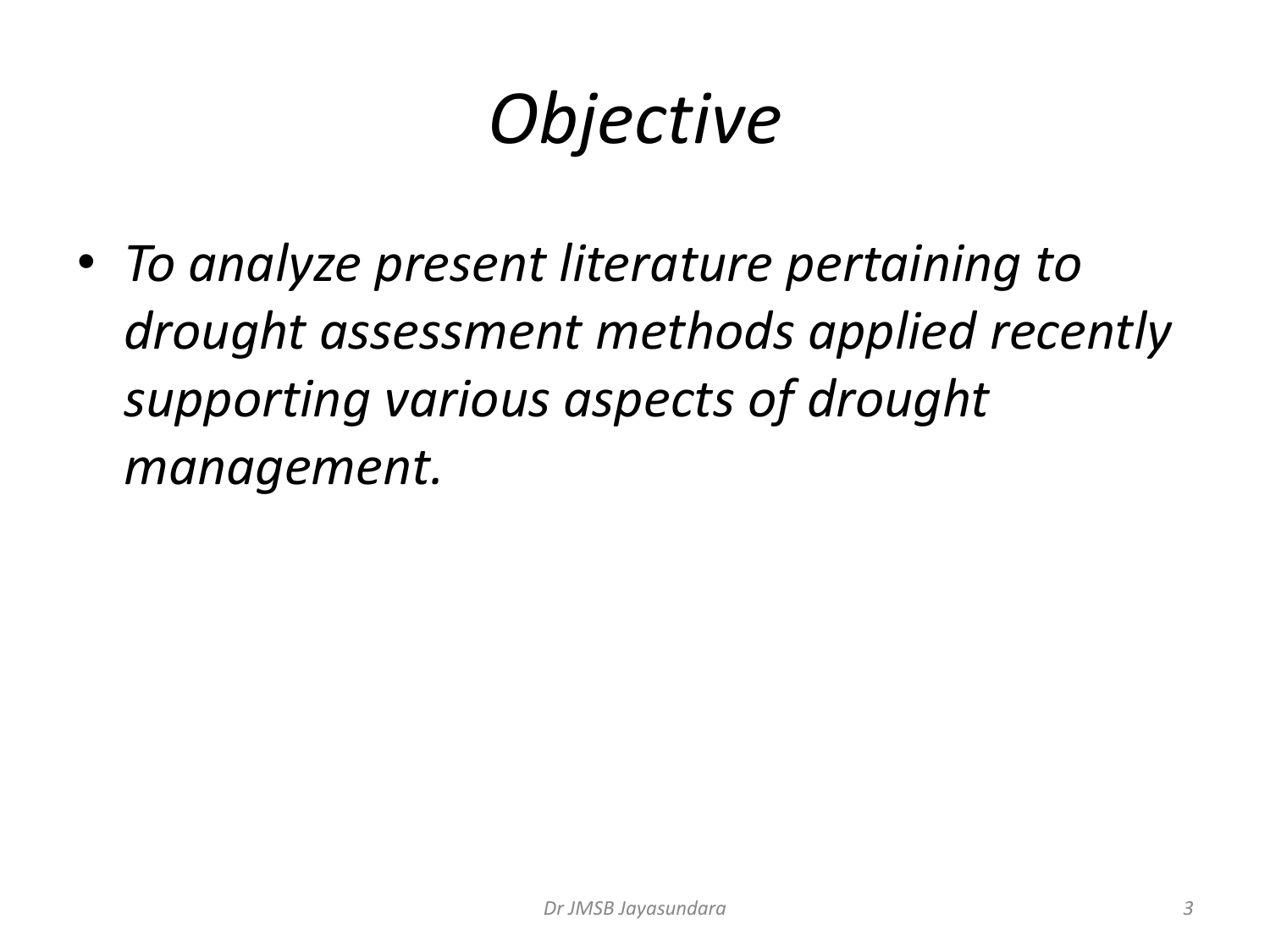# **Methodology**

- *Literature review*
- *Thematic analysis method (Marchall, 2006).* 
	- *organizing available literature,*
	- *concentration on data,*
	- *generating themes,*
	- *coding,*
	- *interpretations,*
	- *alternative understanding and*
	- *writing*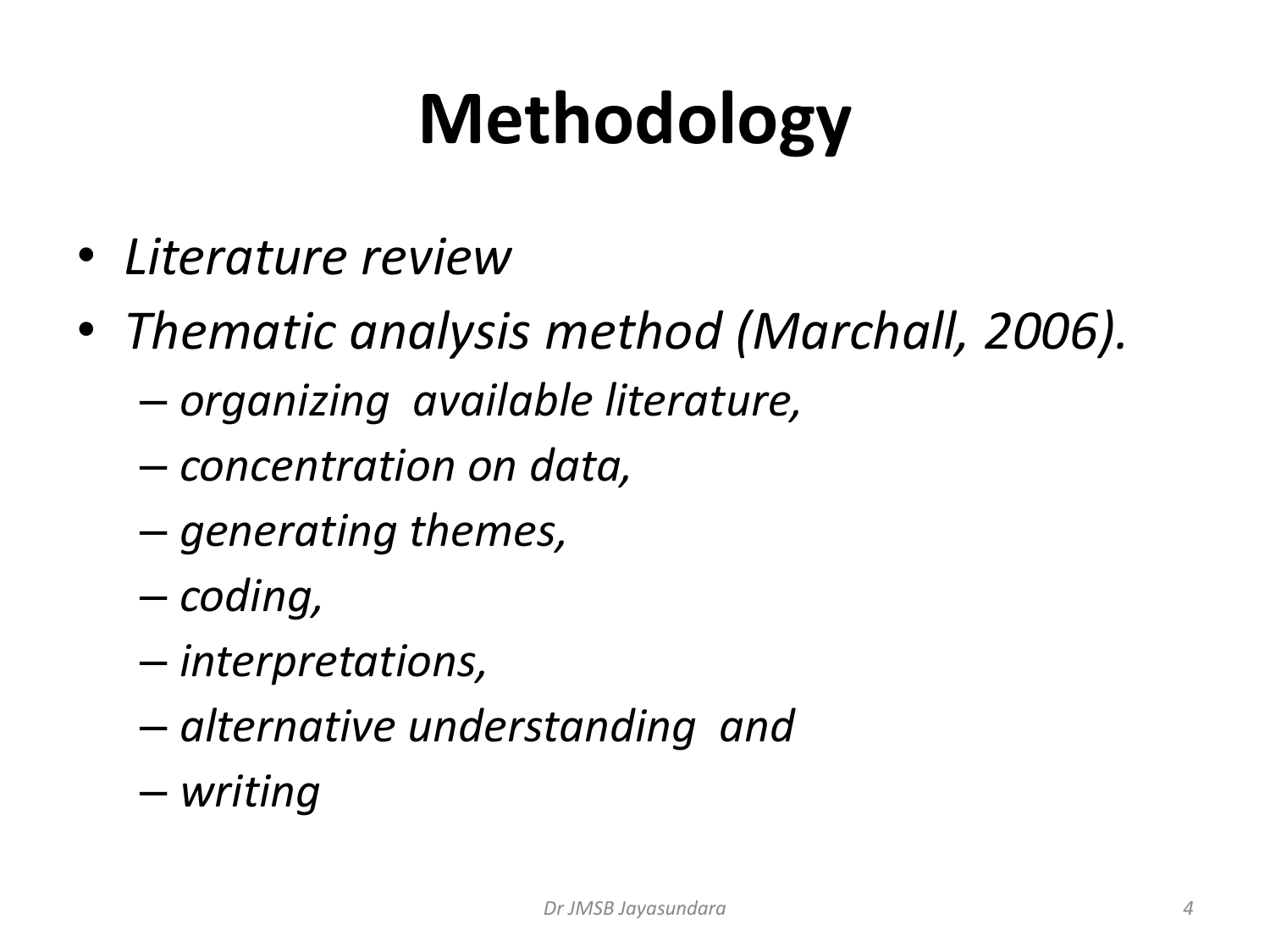### *Themes*

- *Applications of drought studies,*
- *Drought indices used,*
- *Variables and parameters,*
- *Sources of data,*
- *Spatial scale of the study,*
- *Geographic regions covered,*
- *Analyzed periods, and*
- *Chronology of sources.*
- *Cross theme analysis were important technique for interpretations.*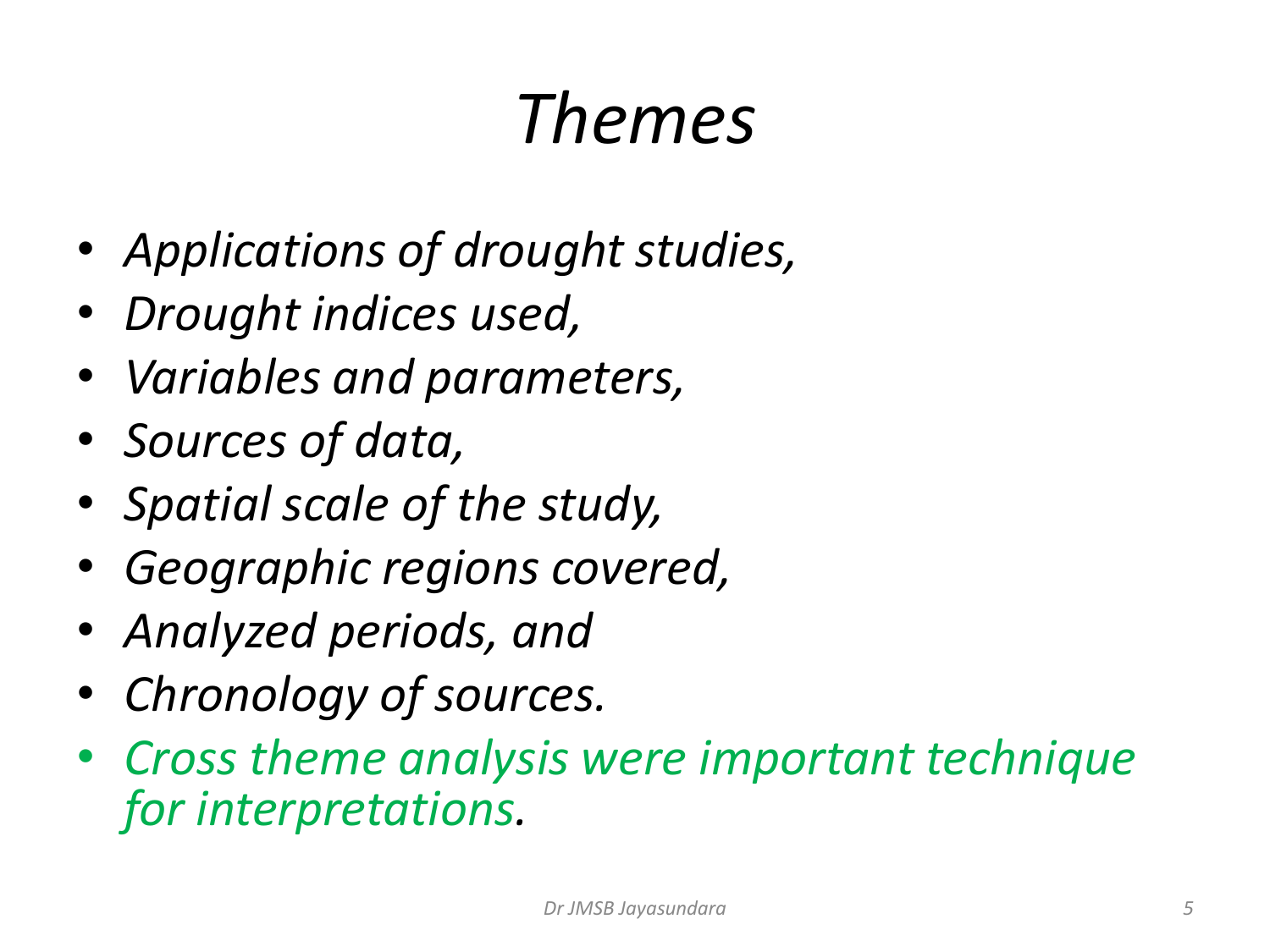# *Applications*

- *Indicator performance comparison,*
- *Measurement of types of drought,*
- *Spatial variations,*
- *Temporal variations,*
- *Forecasting and early warning,*
- *Planning and relief distribution,*
- *Impact monitoring, and*
- *Modeling*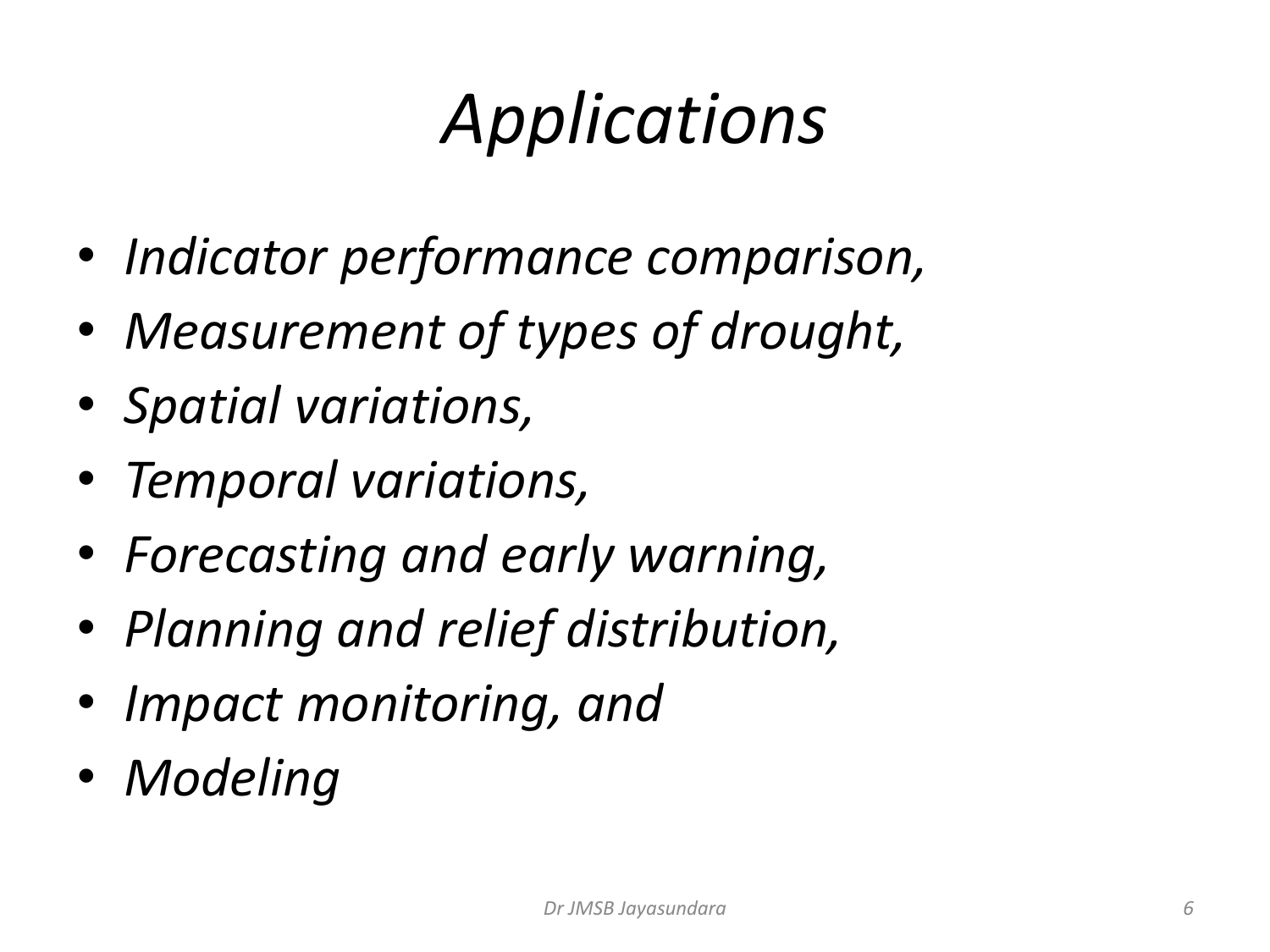# *Indices*

- *The Palmer Drought Severity Index (PDSI).*
- *The Palmer-Z .*
- *Palmer Hydrological Drought Index (PHDI).*
- *Modified Palmer Drought Severity Index (PMDI).*
- *The Crop Moisture Index (CMI).*
- *Bhalme and Mooley Drought Index (BMDI).*
- *The Surface Water Supply Index (SWSI).*
- *The Standardized Precipitation Index (SPI).*
- *Reclamation Drought Index (RDI).*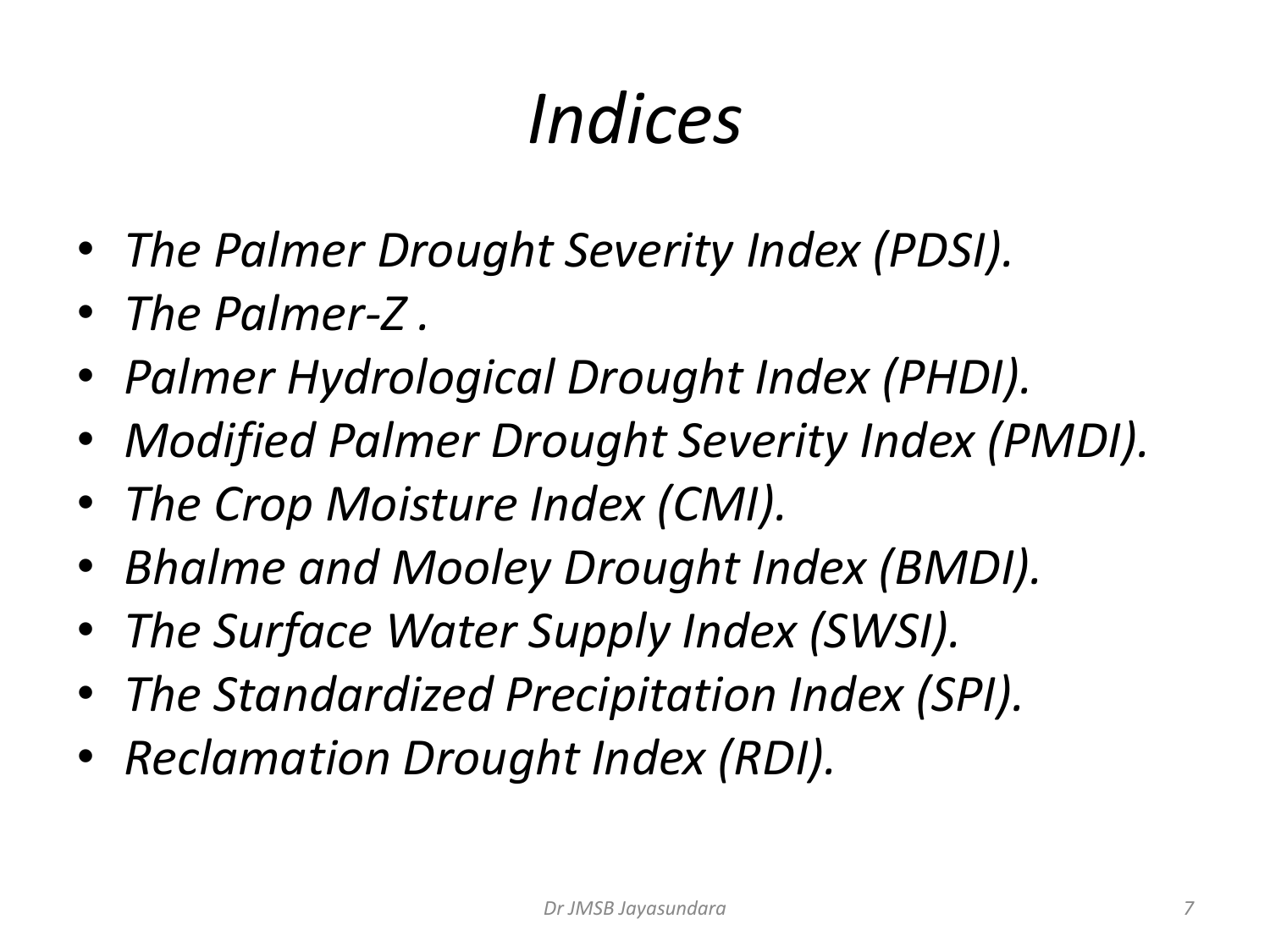# *Categories of indicators*

- *1) Palmer Drought Severity Index (PDSI) based indicators,*
- *2) Standard Precipitation Index (SPI) based indicators and*
- *3) Complex indicators for region and sector variations.*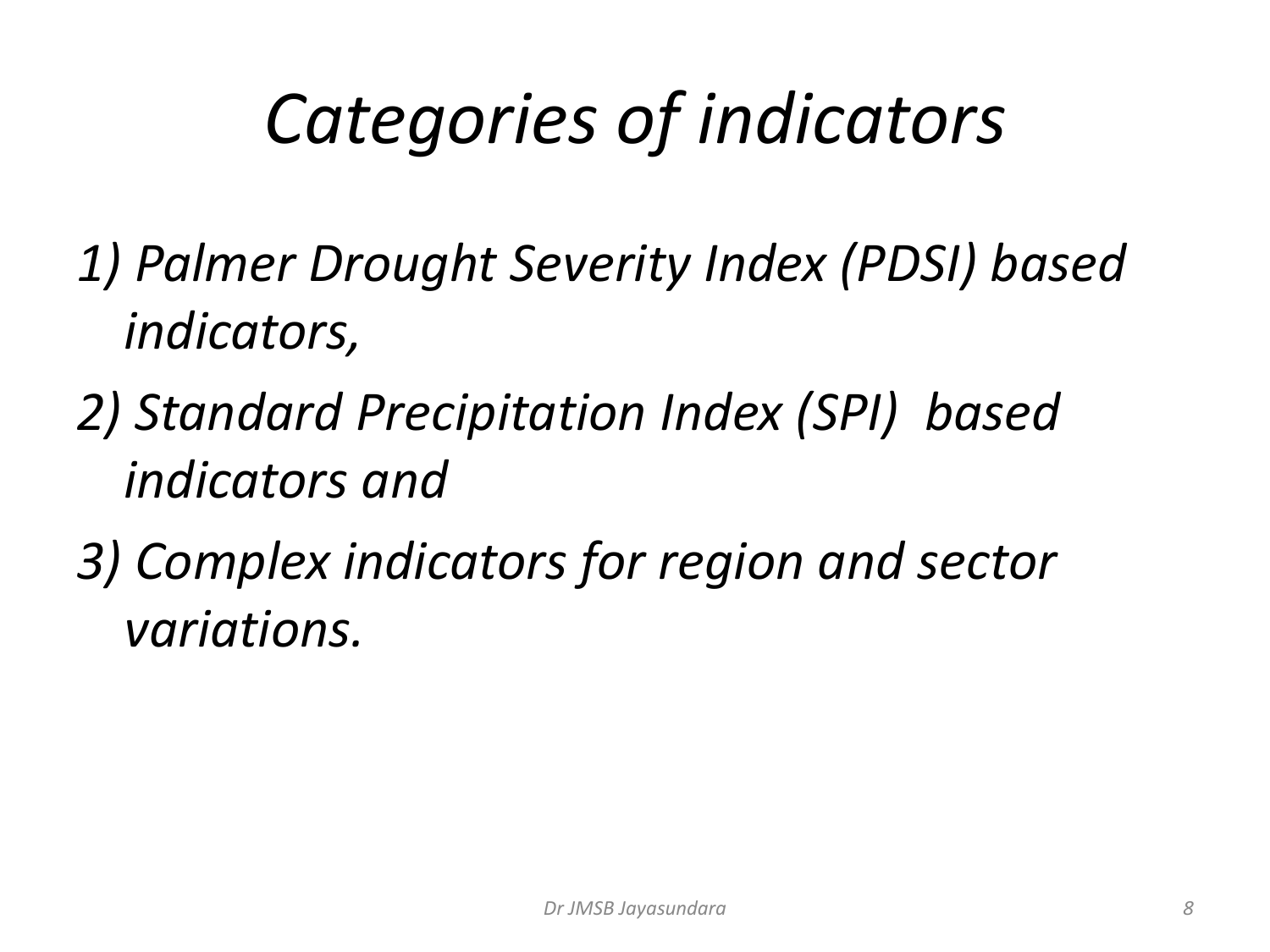# *Suggestion*

- *Standard Precipitation Index (SPI)*
- *For rainfall based periods identified through weekly data (Standard weeks)*
- *Four weeks total for meteorological drought*
- *Three such periods for agricultural drought*
- *Six and nine such periods for hydrological drought*
- *12 such periods for socio-economic drought*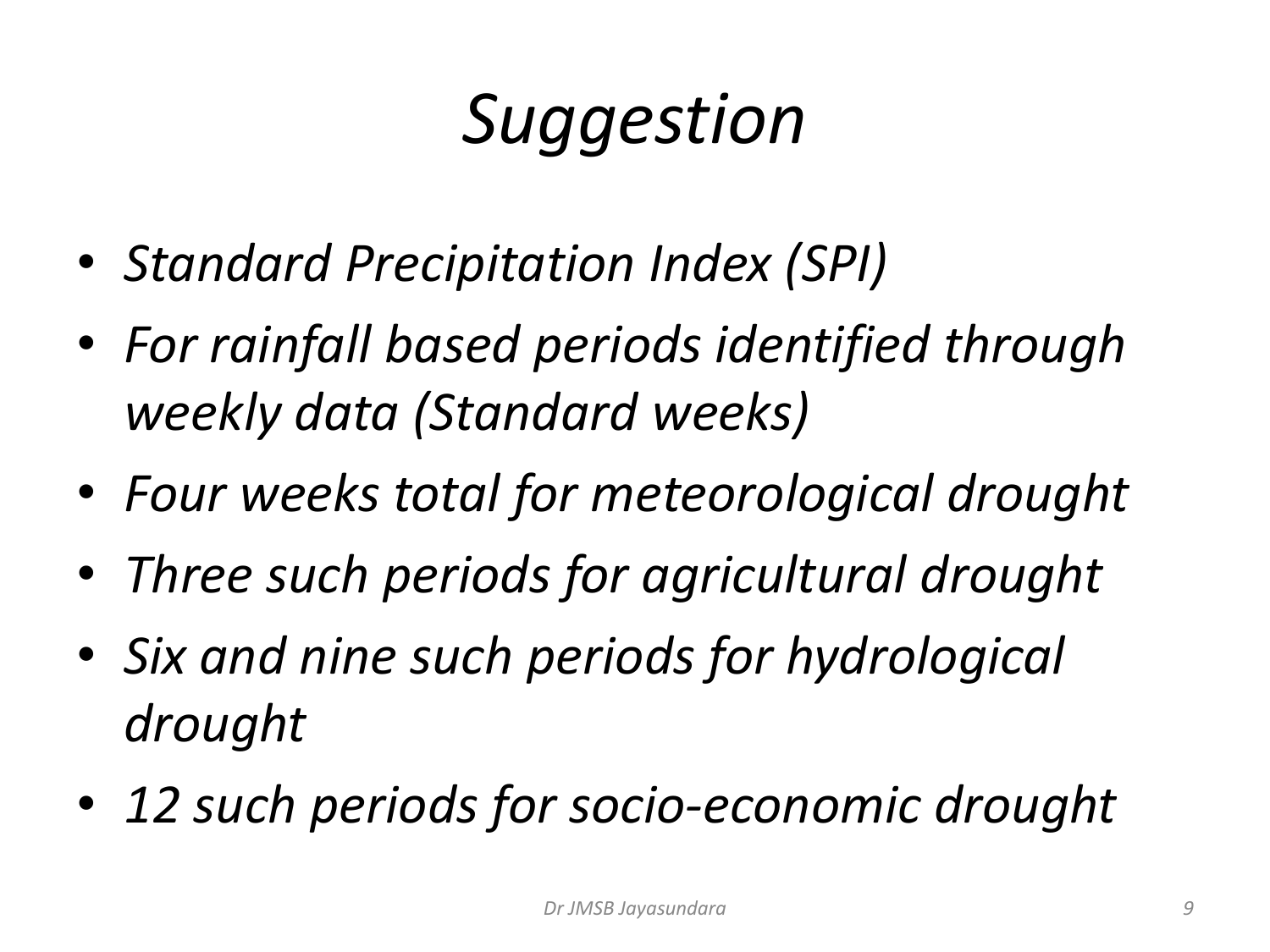#### *Further adjustments*

- *For minor wewa systems*
- *For large irrigation based agro-ecosystems*
- *For trans-basin irrigation systems*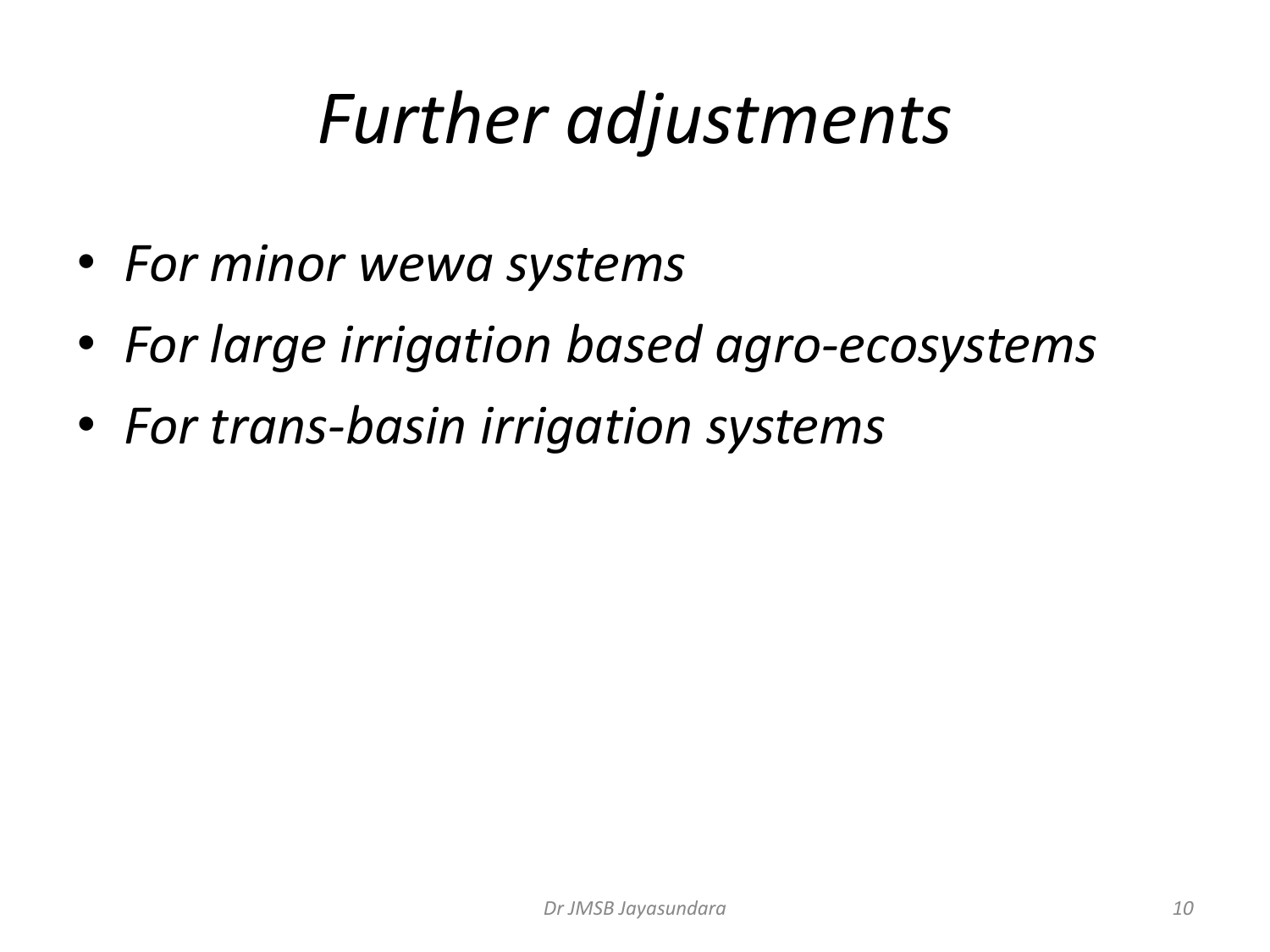#### *Climatic seasons in Sri Lanka*

| <b>Season</b>                       | <b>Weeks</b> | <b>Dates</b>                                       |
|-------------------------------------|--------------|----------------------------------------------------|
| $1st$ Inter-<br>monsoon             | $12 - 19$    | $19th$ March - $13th$ May                          |
| <b>South West</b><br><b>Monsoon</b> | $20 - 37$    | $14th$ May – $16th$ September                      |
| $2nd$ inter-<br>monsoon             | $38 - 46$    | $17th$ September – $18th$<br><b>November</b>       |
| <b>North East</b><br><b>Monsoon</b> | $47 - 11$    | 19 <sup>th</sup> November – 18 <sup>th</sup> March |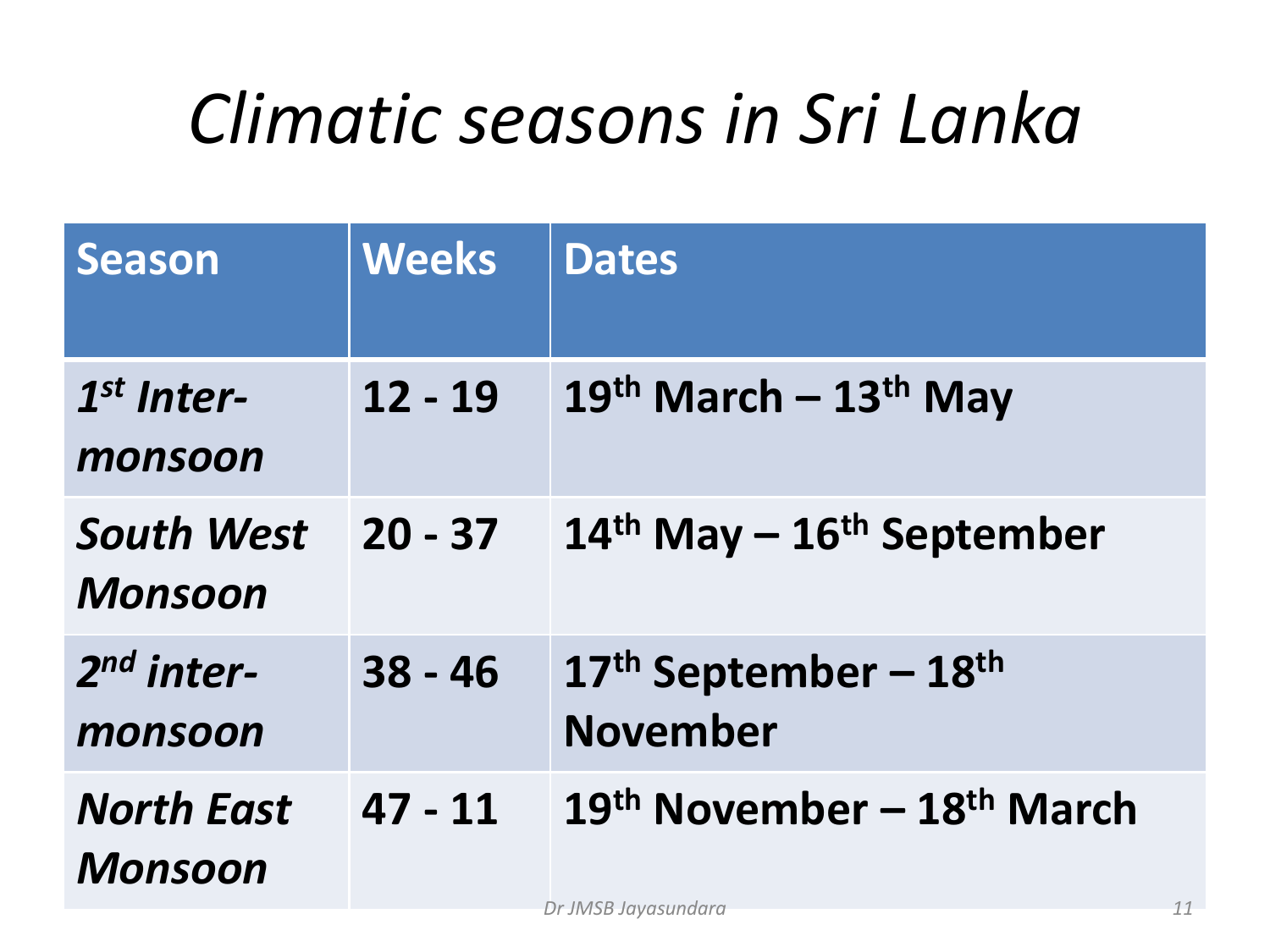# *Agricultural seasons in Sri Lanka*

| <b>Period</b>    | <b>Weeks</b> | Sub-season         | <b>Dates</b>      | <b>Season</b> |
|------------------|--------------|--------------------|-------------------|---------------|
| $\overline{1}$   | 39-42        | $(1)$ Wet Maha*    | Sept.24 - Jan. 14 | Maha          |
| 2                | 43-46        |                    |                   | Season        |
| $\overline{3}$   | 47-50        |                    |                   |               |
| $\boldsymbol{4}$ | $51 - 02$    |                    |                   |               |
| $\overline{5}$   | $3 - 7$      | (II) Dry Maha $**$ | Jan 15- Apr 1     |               |
| 6                | $8 - 13$     |                    |                   |               |
| $\overline{7}$   | 14-18        | $(III)$ Wet Yala*  | Apr $2 - May 6$   | Yala          |
| 8 <sup>°</sup>   | 19-22        | $(IV)$ Dry Yala**  | May $7 -$ Sept 23 | Season        |
| 9                | $23 - 26$    | *Weekly            |                   |               |
| 10               | $27 - 30$    | contribution       |                   |               |
| 11               | $31 - 34$    | $-22\%$            |                   |               |
| 12               | $35 - 38$    | $**$ same is <2%   |                   |               |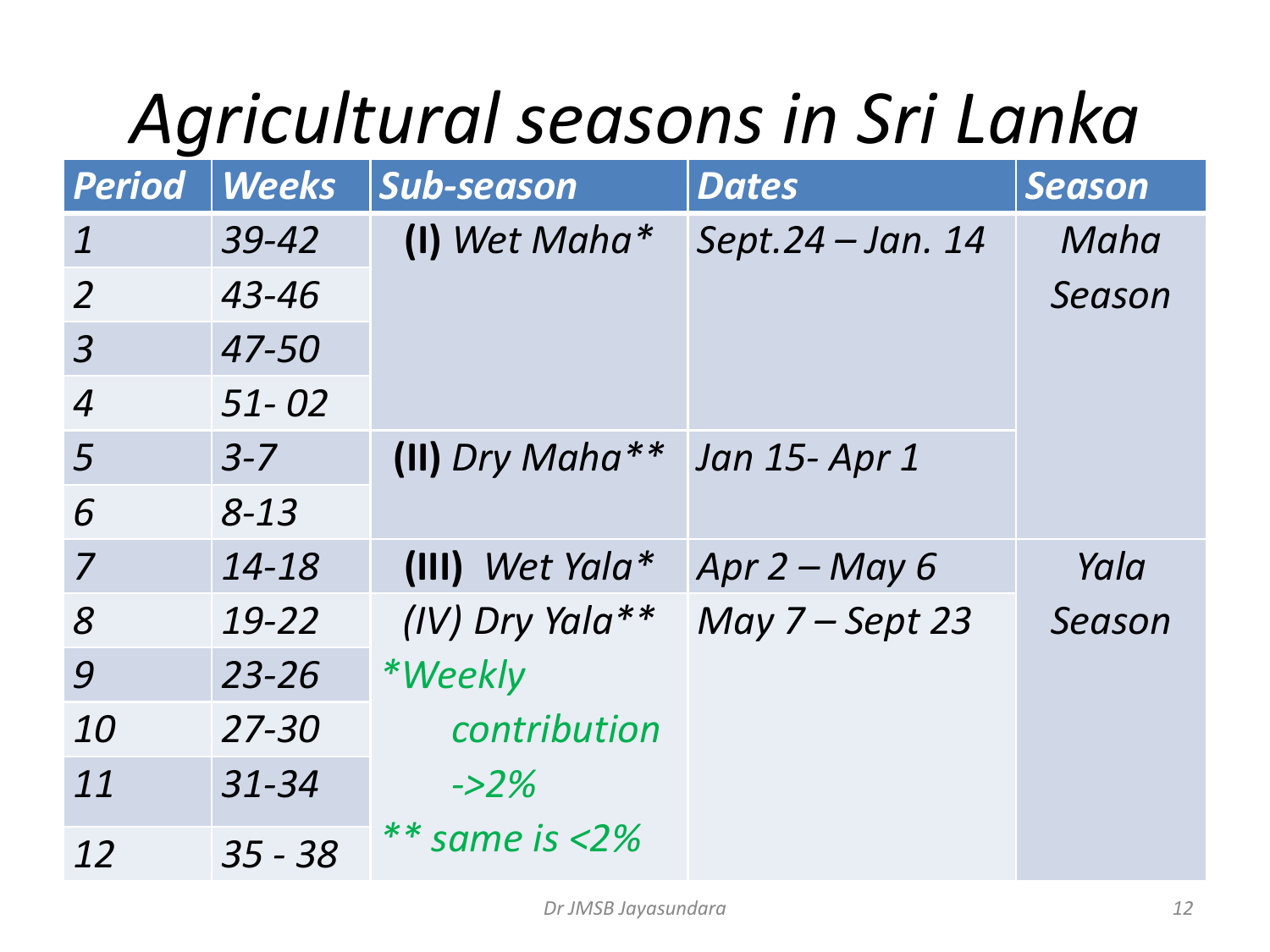*Environmental management approach to drought management*

- *1. Holistic approach*
- *2. Systems approach*
- *3. Integrated approach*
- *4. Multidisciplinary approach*
- *5. Participatory approach*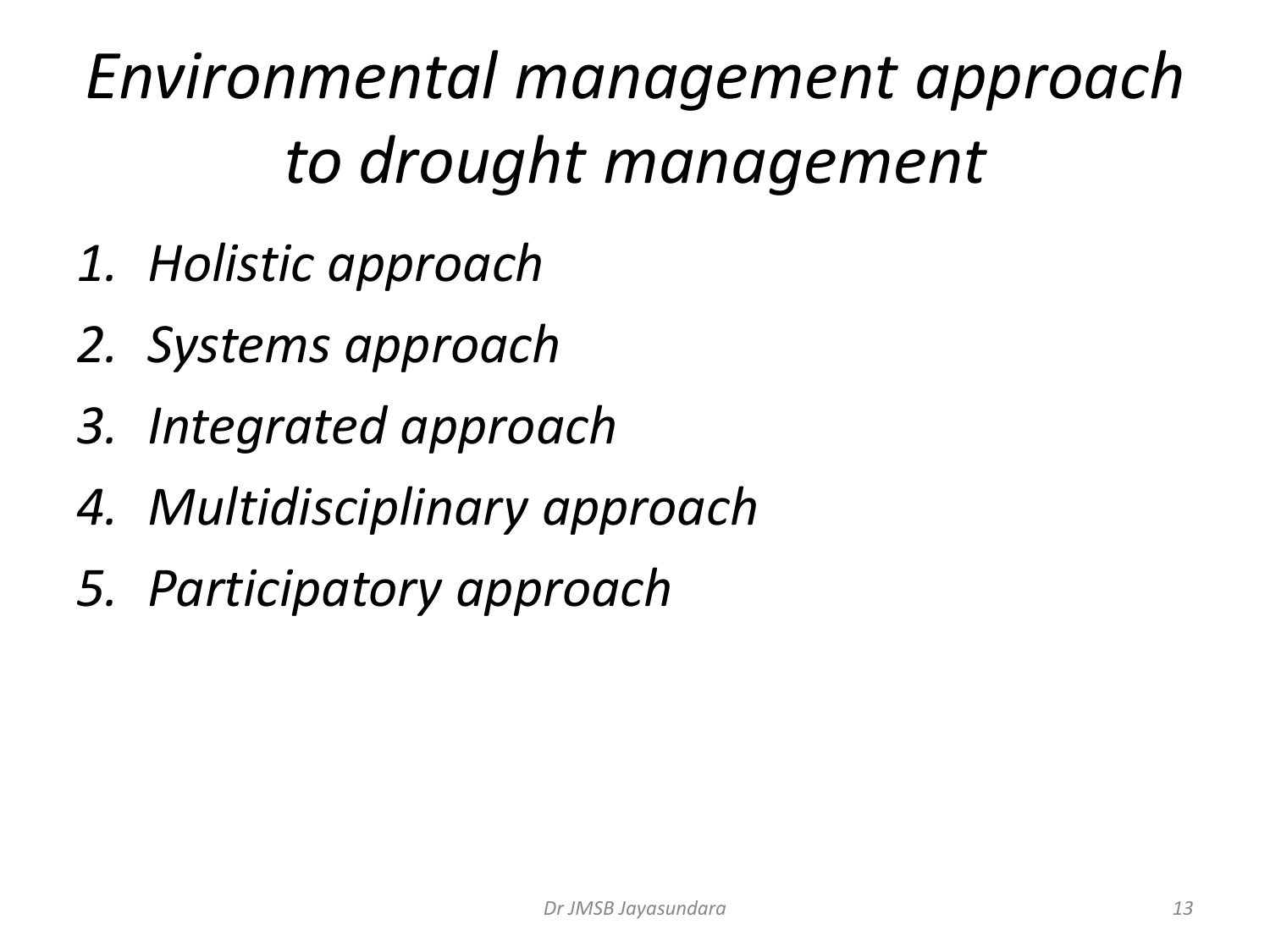#### *Multidisciplinary approach in drought research*

- *NCPDRP*
- *Environmental Management*
	- *CLIMATOLOGY*
	- *HYDROLOGY*
	- *ENVIRONMENTAL ECONOMICS*
- *Economics*
- *Sociology*
- *History*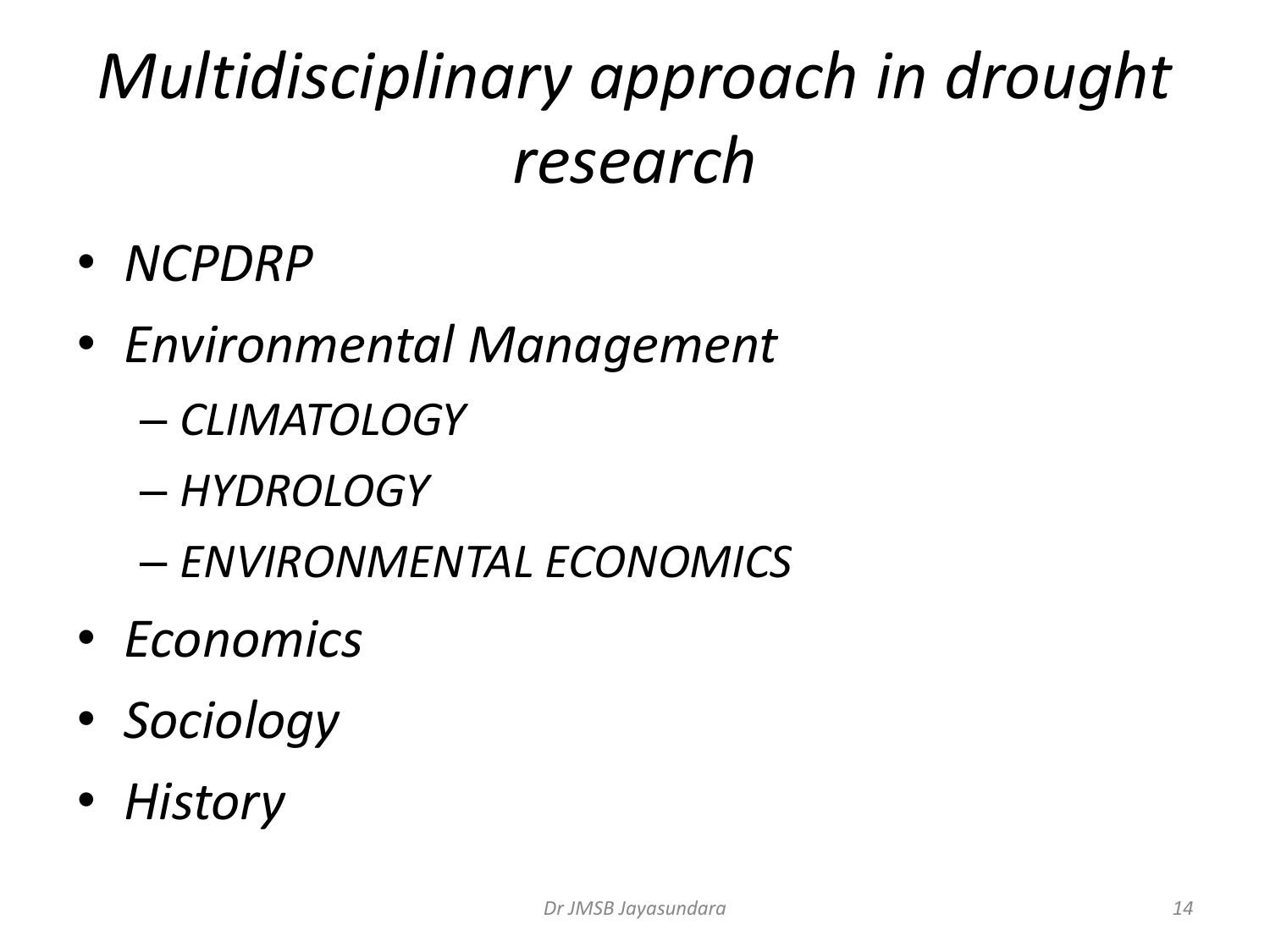#### *Research Focus*

- *Dry lands – dry zone of Sri Lanka*
- *Exclude Major irrigation and Mahaweli settlement systems for the first stage*
- *Select highlands and minor wewa systems*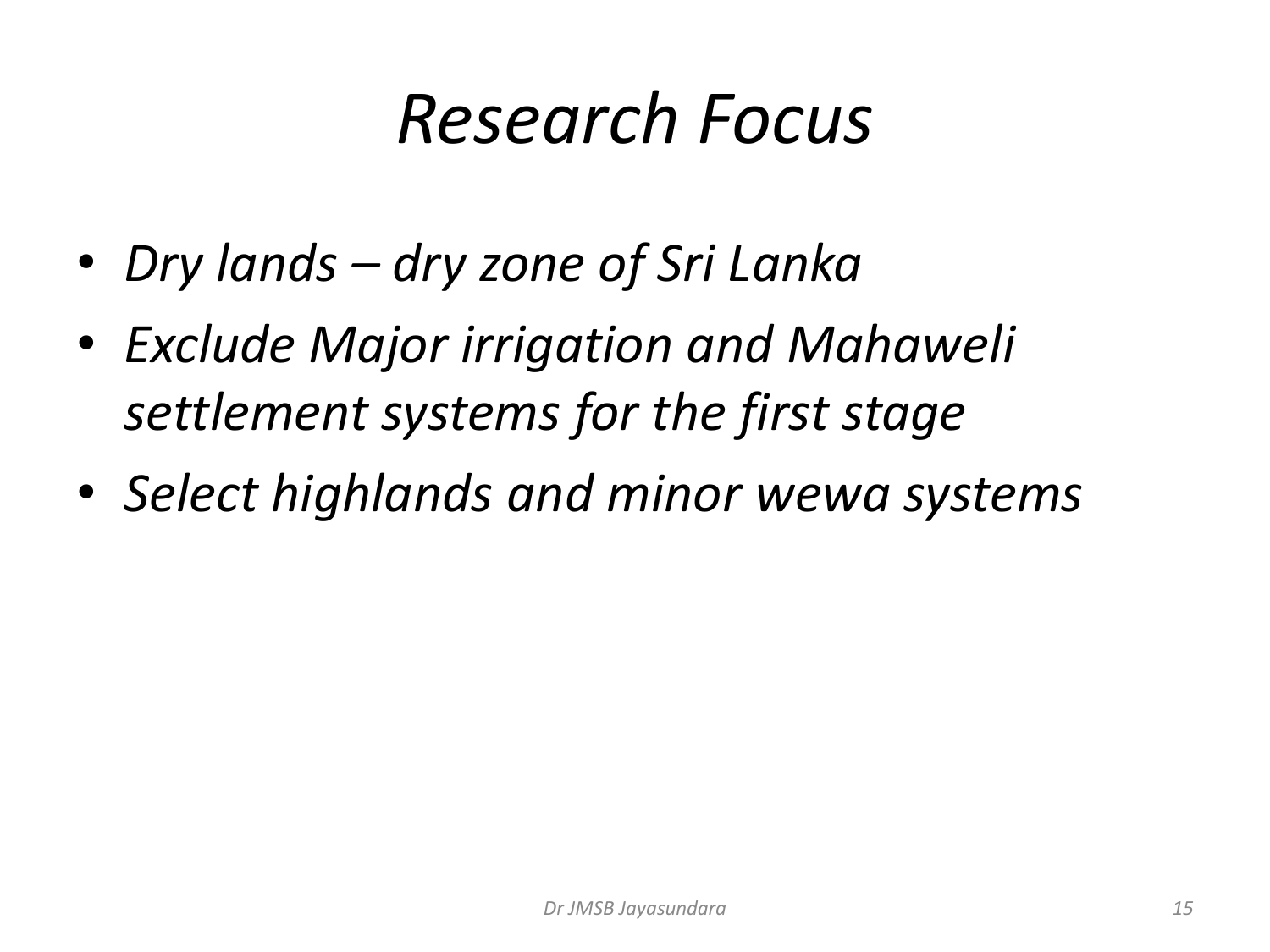# *Sample*

- *Represent all five sub-agro-ecological regions*
- *Represent all river basins*
- *DS divisions with food insecurity & high poverty*
- *500 samples*
- *Small Fund from Faculty Research, Publication & Higher Degree Committee*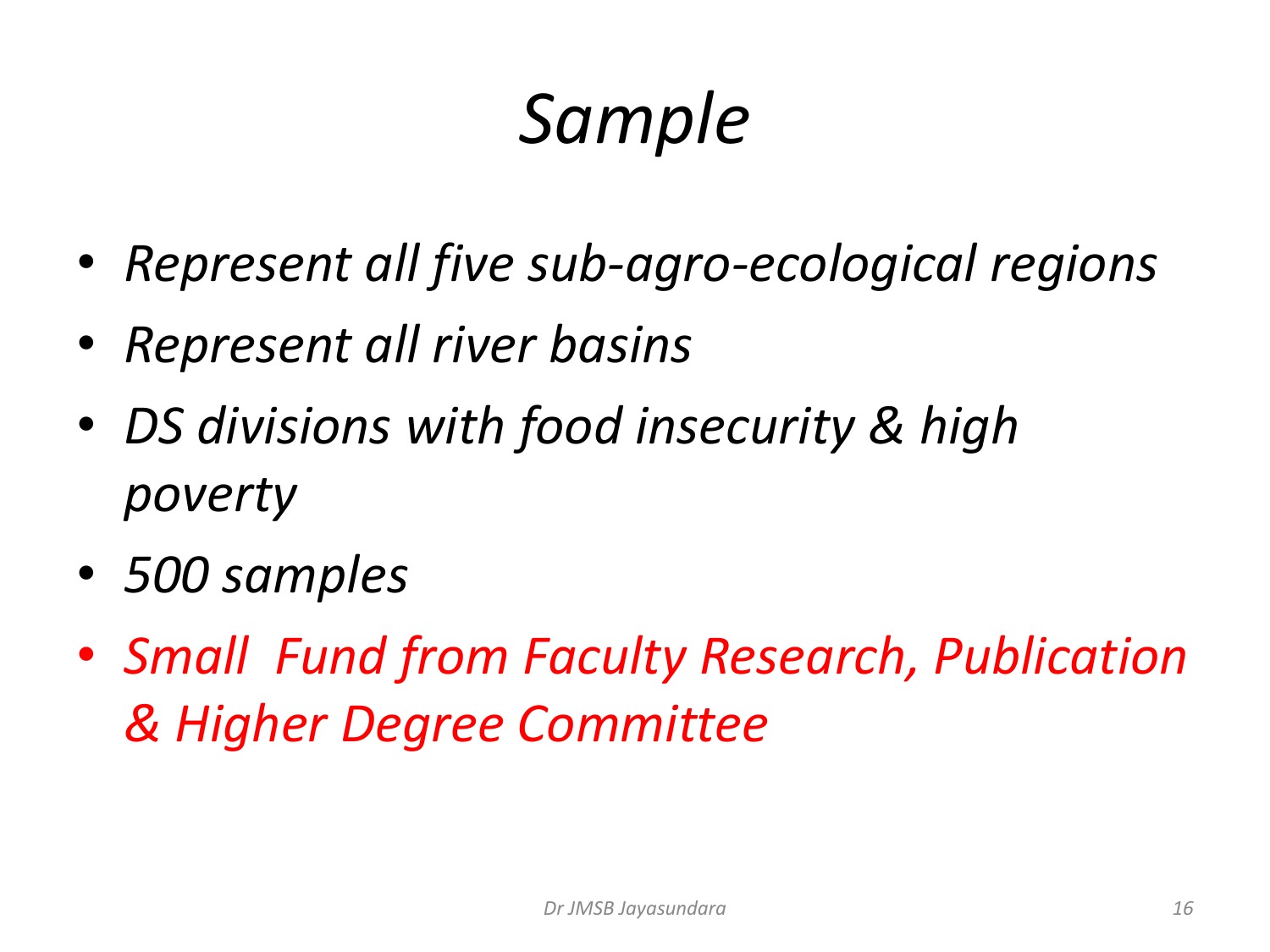#### *Drought management*

- *Disaster management approach (Keith Smith)*
- *Integration of all partners*
- *Participatory planning and management*